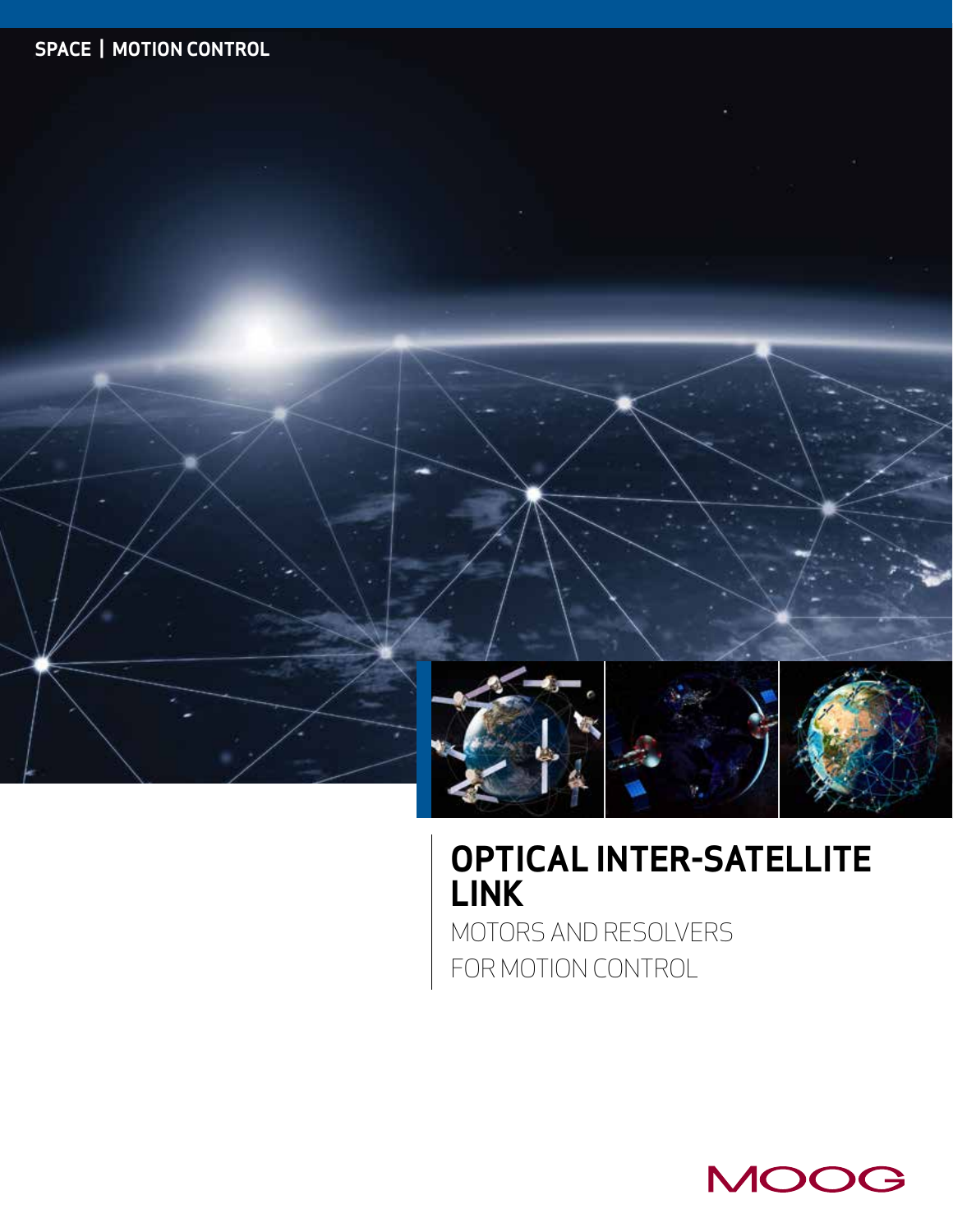## OPTICAL INTER-SATELLITE LINK

There is a huge demand for worldwide connectivity. This includes access to the Internet for everyone, including in rural areas and developing nations, managing and tracking of eCommerce, and real-time transfer of military information to make fast and accurate decisions. One of the technologies employed in meeting this demand is the use of communications satellite constellations. These constellations, when properly designed and implemented, can transfer data at high rates with low to no data drops.

One of the critical subsystems used in this transfer of data in communications satellite constellations is the optical inter-satellite link. This link is the data highway between satellites, and includes two-axis gimbaled systems that positions laser beams between satellites. Because the beams can be hundreds of miles long, high accuracy and low jitter are mandatory. This is accomplished by the use of high precision closed-loop motion control devices.

Moog offers DC permanent magnet brushless motors that are used in highly accurate positioning systems. Moog's brushless motor capabilities include slot-type configurations, producing high torque per power input, and slotless configurations with minimal torque disturbance. Moog offers motors customized for the application with minimal volume and weight.

We also offer highly accurate resolvers that are used as rotary position and rate transducers in a tightly controlled motion loop system. Our resolvers can also be customized for specific applications. Furthermore, Moog has provided brushless motors and resolvers for space applications, where low out-gassing, radiation tolerance, and wide temperature range sustainment is required.



## DC BRUSHLESS FRAMELESS MOTORS

Our motors have high torque-to-power and torque-to-inertia ratios, high linearity and low electrical time constants. Moog offers several types of brushless motors that are readily adaptable for pointing mechanisms. These include our direct drive DC brushless frameless torque motors that are used in applications where wide angular excursions and high torque per volume and per weight are required. The second type is our toroidally wound brushless motors that have low torque disturbance and are typically used in limited angular excursions. The third type is our sectional motors and like the toroidally wound motors, these are used in limited rotation. Because their shape is segmented, they can be integrated in very small gimbals.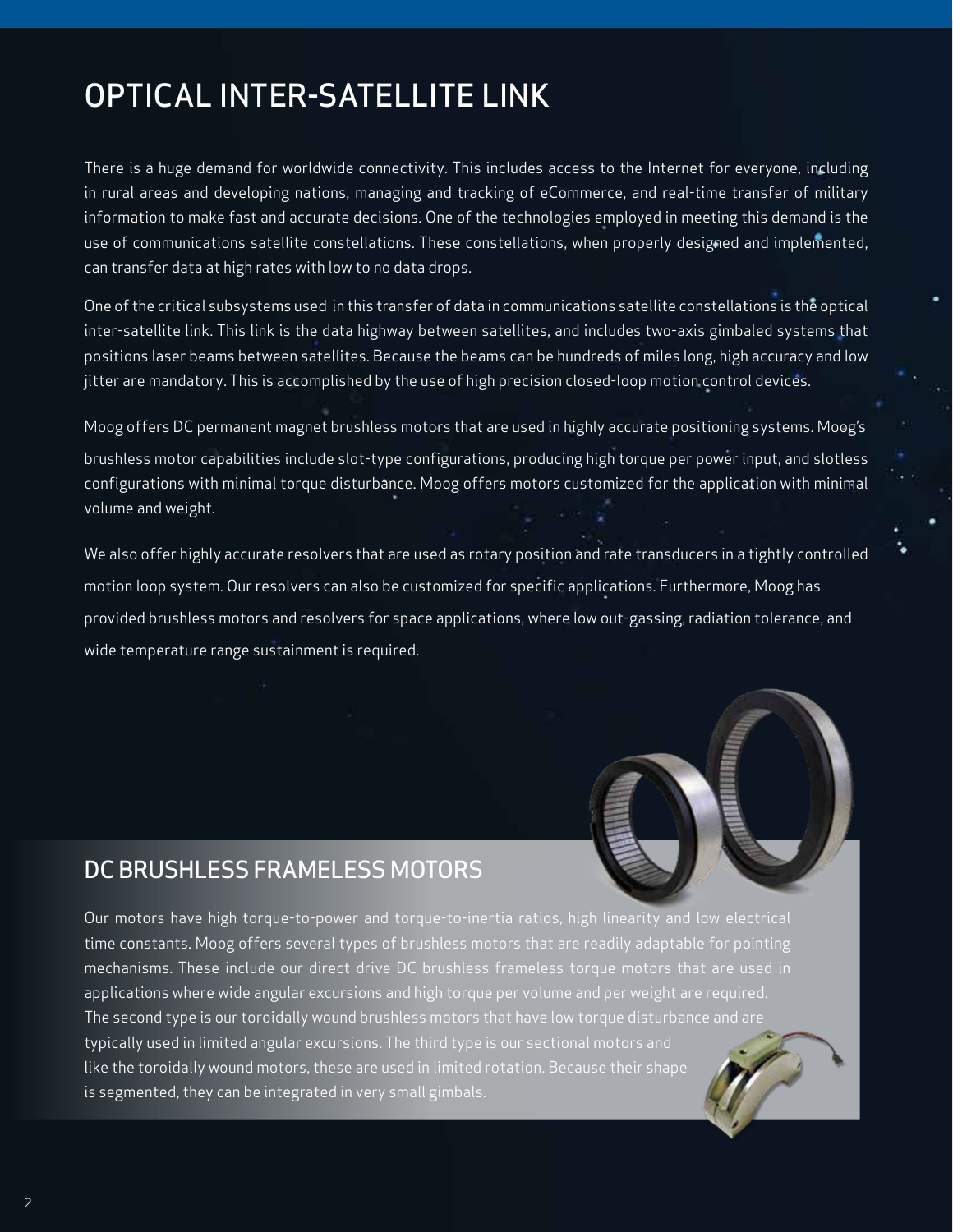

Moog offers three types of precision resolvers typically used in pointing mechanisms. Like our frameless

motors, these are flat in shape, with thin widths as compared to their diameters. They can be mounted into the bearings and structures of gimbals, minimizing space and weight.

The first type is a single speed resolver that is accurate to about 3 arcminutes. The second is multispeed resolver that is used in limited angle excursions and is accurate to 10 arcseconds depending on its configuration. The third is a multiple speed resolver that combines the attributes of the single speed and the multispeed, providing a resolver with good accuracy and can operate in continuous rotation angles.